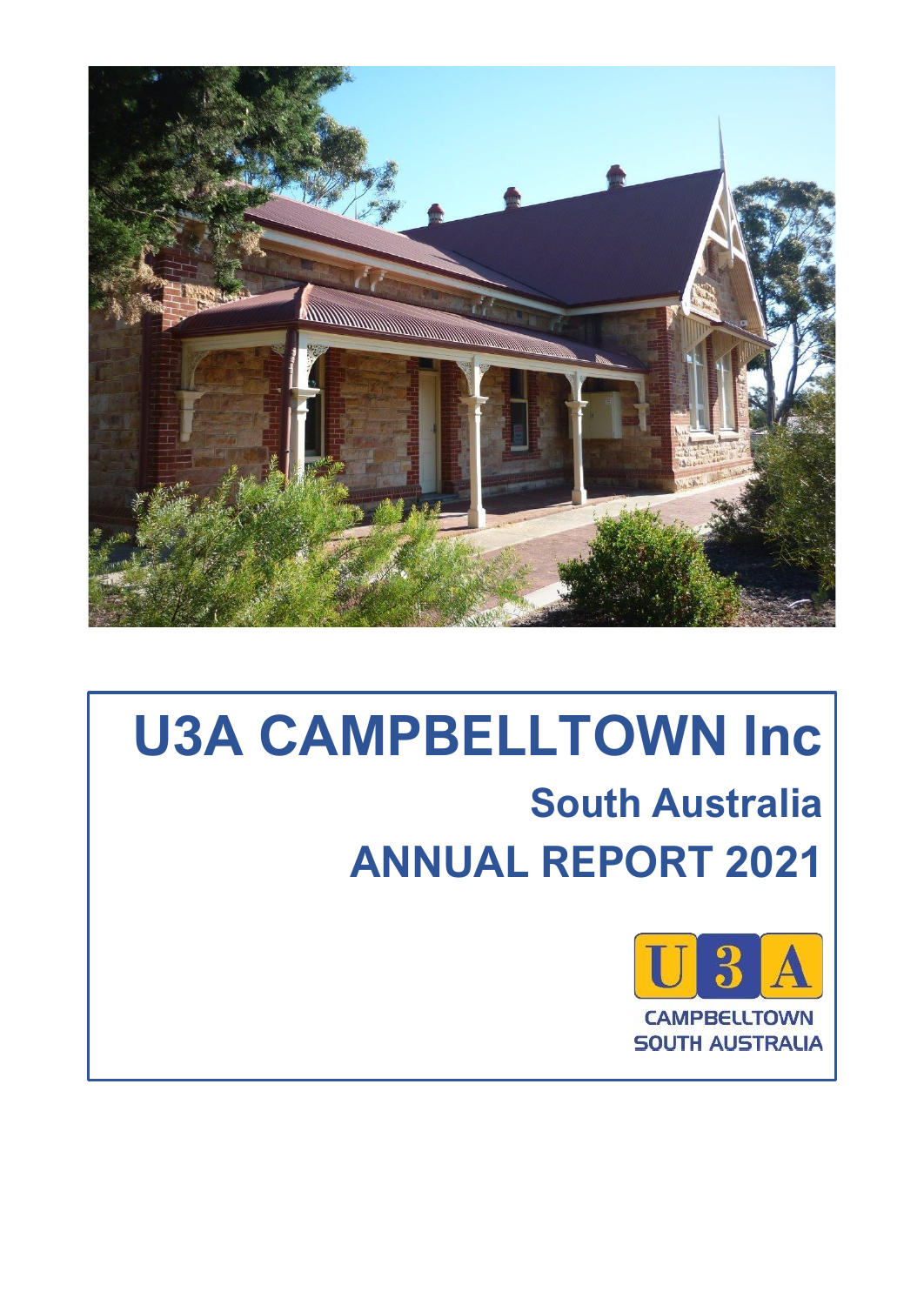

í

# U3A CAMPBELLTOWN Inc.

#### ABN 47 874 424 693

Supported by the Campbelltown City Council Office: Marchant Community Centre, 338 Gorge Road, Athelstone SA 5076 Postal: PO Box 359, Campbelltown SA 5074 **Phone: 08 8337 7940 Bus 178 Stop 35** 

Email: [campbelltownu3asa@bigpond.com](mailto:campbelltownu3asa@bigpond.com) Website: [www.u3acampbelltownsa.org.au](http://www.u3acampbelltownsa.org.au/)

Office Hours: Wednesday and Thursday 9:15 to 11:15 am [not during school vacations]

# **2021 ANNUAL GENERAL MEETING U3A CAMPBELLTOWN Inc.**

To be held at the Marchant Community Centre 338 Gorge Road, Athelstone SA

**2:00 pm on Friday 12 March 2021**

#### **AGENDA**

**Welcome and Declaration of Quorum:** President Glenda Sherwin-Lane *(Art VII g: the lesser of '25 members or two thirds of the membership')*

**Apologies:** Secretary Grazziella Rosmini

**Adoption of Minutes of last AGM -** 6 March 2020 Moved Secretary Grazziella Rosmini | Seconded:

**President's Report:** Glenda Sherwin-Lane Moved Glenda Sherwin-Lane | Seconded: Discussion and Adoption

**Acknowledgements in Appreciation**: President Glenda Sherwin-Lane

**Treasurer's Report:** Paddy McKay Moved Paddy McKay | Seconded: Discussion and Adoption

#### **Election of Board of Management**

Conducted by Honorary Returning Officer: Mayor of Campbelltown, Hon Jill Whittaker

(President, Vice President, Secretary, Treasurer, Committee members, Auditor)

**Accession** of the President – 2021

**Any Other Business:** Change of Legal Name of U3A Campbelltown Inc.

**Vote of Appreciation: President 2021** Honorary Returning Officer – Mayor of Campbelltown Council, the Hon. Jill Whittaker

#### **Close**

**General Meeting** of members for discussion of any issues relating to 2021

**Guest Speaker:** David Kilner – Agatha Christie as a Writer

#### **Afternoon Tea**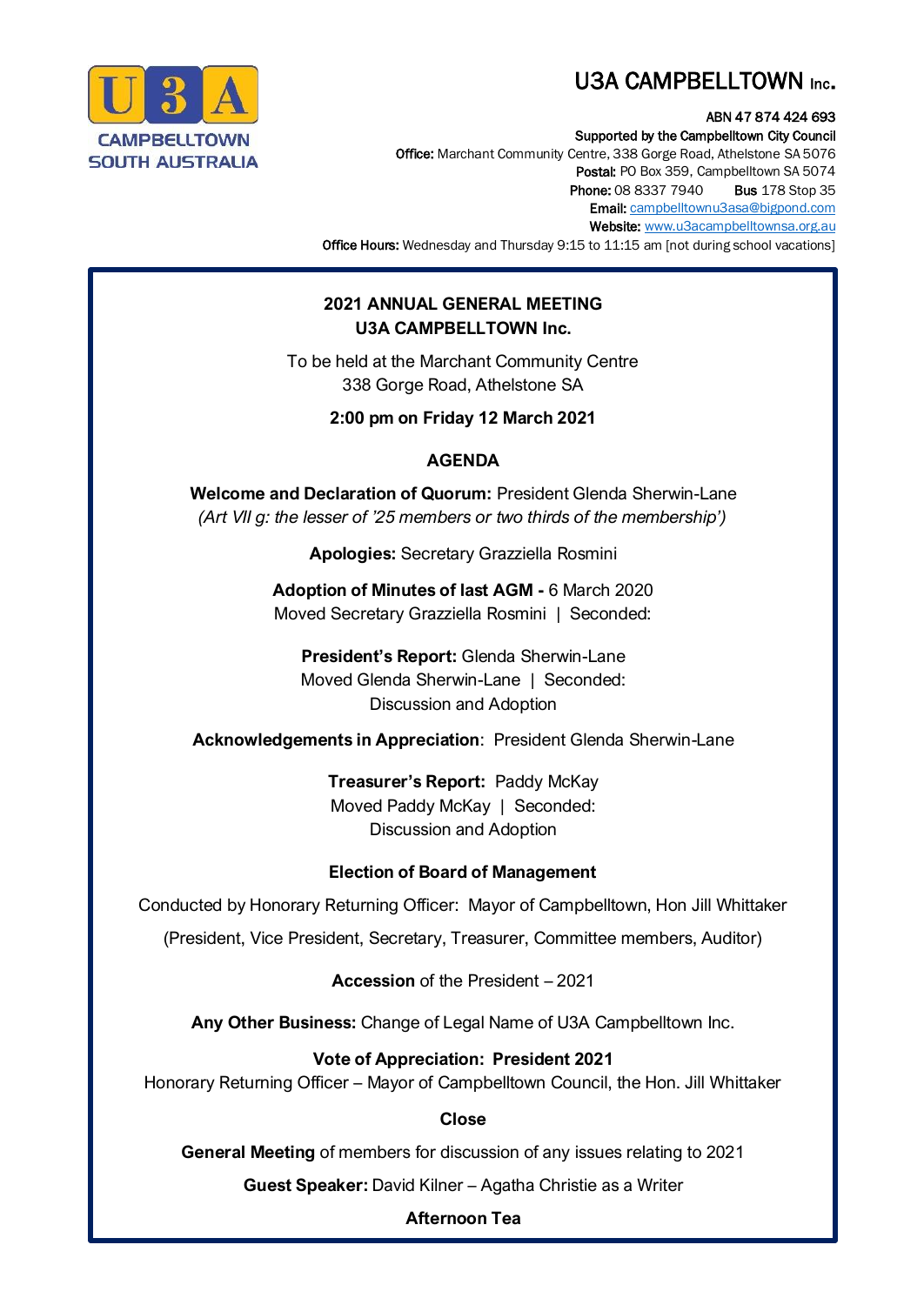

# **U3A CAMPBELLTOWN Inc SOUTH AUSTRALIA ANNUAL GENERAL MEETING 12 MARCH 2021**

# **PRESIDENT'S REPORT**

It is safe to say that 2020 was almost the year that never was. The Year of COVID-19!

Early signs were there at our Annual General Meeting last year, but we did not fully comprehend that a week later we would be cancelling all classes, groups, meetings and outings; followed a few days later by the closure of the Marchant Community Centre and the total lockdown of South Australians for three months.

Life as we had taken for granted came to a grinding halt. Major events and special celebrations were cancelled, attendance at weddings and funerals was strictly limited, families were separated and those with loved ones in aged care facilities had to manage with a wave through a window if they were lucky.

Some of our members found their much looked forward to overseas holidays cancelled. Kerrie and Bob Smith, who had departed for the United States prior to lockdown, finally managed "… by the skin of our teeth …" to return home, going straight into total isolation for two weeks.

We learned over the year to meet with one another maintaining an allocated space of one person per two square metres – or even to four square metres.

So, did all this mean that U3A Campbelltown SA went into hibernation and achieved little during much of 2020? Far from it.

Tutors, leaders and members embraced technology and learned how to set up and run, or to join ZOOM meetings. We learned the protocols and various intricacies and much laughter was shared as we embraced the niceties.

Newsletters were published and distributed – thank you to Diane Campbell for your desktop publishing skills.

Embracing new information technology has its challenges – a couple of which left me with a red face a time or two. Nevertheless, we did manage to conduct Executive and Board Meetings and a couple of General Meetings – including a Guest Speaker in Term 3 – Gail Ruth Miller *"Come Alive at 55"*. Thank you to everyone for your understanding and willingness to try again when links didn't work as planned.

Top marks go to Marie Galletta who continued throughout the entire year to provide a full curriculum of successful Italian and French classes via ZOOM – to the extent that students have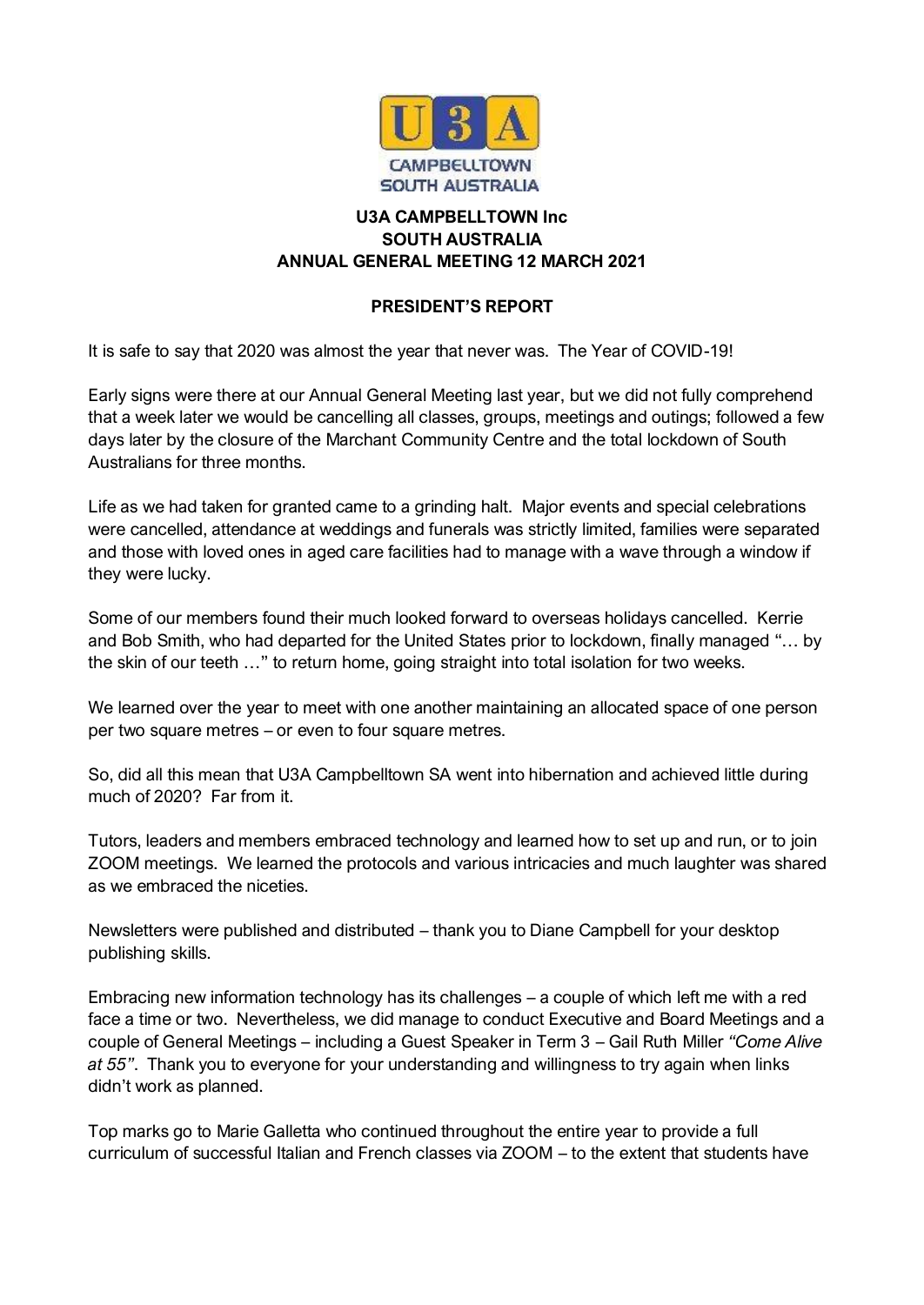voted to continue via ZOOM in the winter months of 2021 – and organised an outing for each language class during the "term break" in July. Well done and thank you, Marie.

Other groups and classes which made use of the U3A Campbelltown SA ZOOM license were Play Reading (Jill Whittaker); Crime Fiction Readers, and Coffee, Conversation & Books (Kerrie Smith) and Advanced Computing (Glenda). Trying to teach computing via ZOOM (on a computer) is a major challenge and our ZOOM meetings became more social, finally meeting in real life at Café Va Bene. Several other groups stayed in touch by organising coffee catchups once these social activities became allowable.

With warmer weather approaching, Peter Mole and Anne Fletcher moved their Tai Chi classes to Thorndon Park and continued to the end of the year.

There are two other leaders who stand out in my mind – Vale Pederson for Bone Density and Photoshoots and Helen Ward for Reading for Pleasure.

Vale led the Bone Density class through their paces at Foxfield Oval on Tuesdays and Thursdays from March throughout the whole of 2020 – class members relishing the fresh air, taking their own weights, a chair to use as a support and observing the prescribed distance and protocols. One lap around the oval, relaxing for a coffee from Indigo and a welcome chat rounded off the class. The Photoshoot group didn't miss a beat and continued to meet in the open air throughout the year.

Helen Ward found herself organising Reading for Pleasure meetings in parks, at an outside patio at a member's home and later splitting the group into two making it easier to meet in cafes, etc on the first or second Monday of the month.

Our sincerest thanks to you both for your effort and leadership during this challenging time.

The Walking Group (Robin Baxter & Bob Smith) resumed in Term 4 – avoiding public transport as much as was possible.

Throughout Terms 1, 2 and 3 we tested the confidence of our members, virtually all in the "vulnerable group"; leaders and tutors undertook training as a COVID-Safe Marshall and we finally returned to the Marchant Centre for Term 4 – fewer classes to adjust for permissible numbers and contact; COVID-Safe Plan in place, including sign-in sheets, hand sanitiser everywhere and protocols to sanitise chairs, tables and equipment. A special grant from U3A SA helped considerably to defray the cost of these supplies.

For ease of management, we made the decision to accept no new enrolments for Term 4 2020. We were happy to be able to hold a General Meeting in real life. The intended speaker from Spring Gully Foods was unable to make it and a young, new employee of two weeks' standing stepped in. He did very well and those who attended were delighted to receive a free "sample" of the Spring Gully Tomato Chutney.

Finally, the 2021 Prospectus and Enrolment Form were published in November – with thanks again to Diane Campbell for her desktop publishing skills and to Kerrie Smith for all her work on the curriculum throughout the year. Enrolments for 2021 were accepted from date of publishing the Term 4 Newsletter. It appeared that some members did not receive this newsletter. I was advised by the Postmaster at Bigpond that, unless emails bounced back, they are in the recipient's Inbox somewhere. I encourage everyone to check all the settings for your emails – there may be a tiny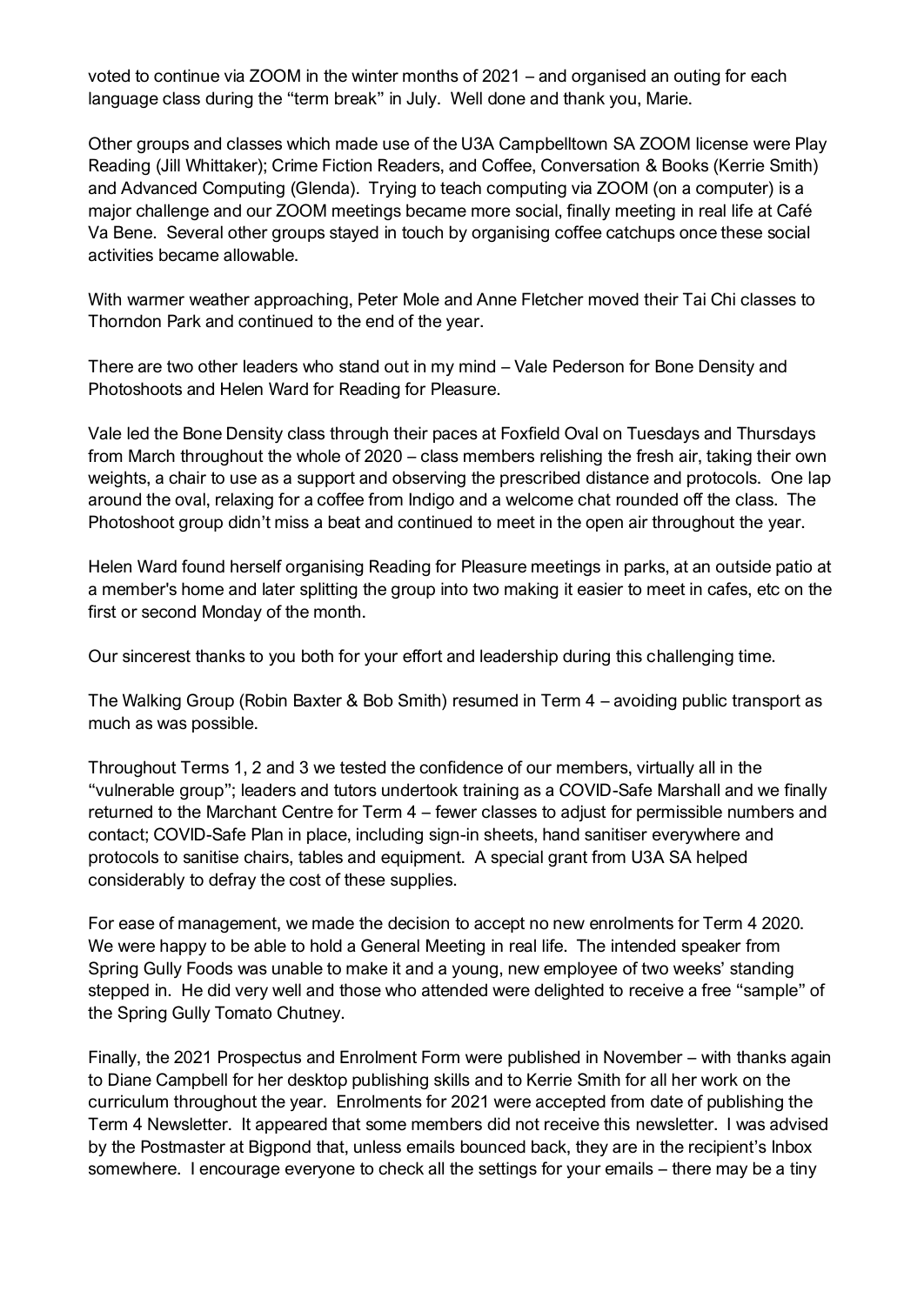box somewhere that has been ticked which sends it to Junk or deletes it altogether. It is also important to advise the office if you change your telephone number and/or your email address.

A "short, sharp but not so shiny" lockdown in November brought an early year's end closure to those classes and groups meeting at the Marchant Centre.

Our Christmas Picnic in the Park was moved to The Gums, Shakespeare Avenue, Tranmere and was well attended whilst observing COVID-Safe protocols.

Enrolment days were held in January this year – set up on the veranda of the Marchant Centre – with classes resuming in early-February, members being reminded to "check in" with our own QR code and COVID-Safe protocols still in place.

It was inevitable that we would lose some members throughout 2020 because they were uncomfortable with technology and/or may still feel too vulnerable to return. Nevertheless, from 256 at the same time last year our membership currently sits at 241, including over 20 new members. We are offering a couple less classes because of COVID restrictions and will welcome suggestions for newer courses that will attract new or returning members. We are likely to be welcoming Kotara as a group under the umbrella of U3A Campbelltown, as from Term 2, which would add another thirty or so to our membership. Full details of that to come.

Our Outings will be taking place once per term to minimise the workload on Ros Reddaway. I am sure Ros would welcome someone stepping forward to assist her in this role. And if you would prefer two Outings per term, you will be very welcome to join the team to organise them.

Helen Ward has organised Guest Speakers for our General Meetings for several years and has retired from that position to give herself time to enjoy other aspects of U3A Campbelltown SA life. Helen, on behalf of us all at U3A Campbelltown SA, thank you so much for the diverse and interesting speakers you have brought to us. And thank you to Jan Ness who has stepped into that role.

The year 2020 was a challenge and we learned a lot about ourselves as individuals and as a community. Life is still governed by the threat of COVID-19 and will be until we are all vaccinated. South Australians have enjoyed a quality of life to be envied by many interstate and especially by those overseas.

My personal thanks must go to Grazziella Rosmini – who helps to keep us (and me) on track. Thank you and congratulations to all Board Members, Leaders, Tutors and members. Together, we have been the glue to ensure the continuing success of U3A Campbelltown South Australia through a remarkable time.

Together, we have achieved our mission to stay active – mentally, physically and socially.

I commend this report to members of U3A Campbelltown Inc., South Australia.

Glenda Sherwin-Lane **President** U3A Campbelltown SA Inc 12 March 2021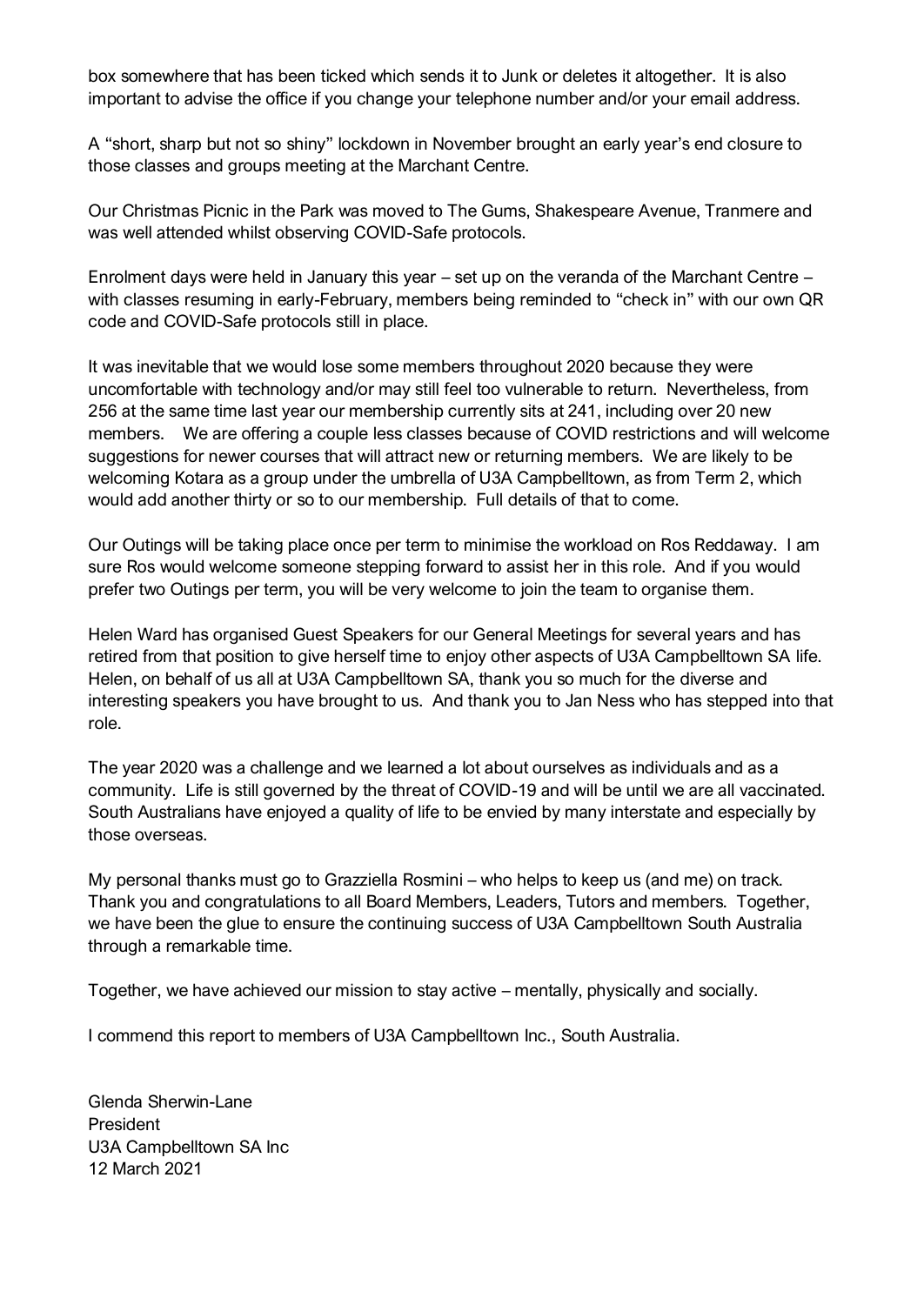## **U3A CAMPBELLTOWN Inc.**

#### **SOUTH AUSTRALIA**

#### **2020 TREASURER'S REPORT**

| <b>BANK SA - ACCOUNT BALANCES as of 5/02/2021</b> |                    |                |
|---------------------------------------------------|--------------------|----------------|
| <b>ACCOUNT TYPE</b>                               | <b>ACCOUNT NO.</b> | <b>BALANCE</b> |
| <b>U3A Term Deposit</b>                           | 152 4038 034 036   | \$9,648.60     |
| <b>U3A Express Saver</b>                          | 152 0042 085 740   | \$4,982.62     |
| <b>U3A Society Cheque</b>                         | 152 0035 595 440   | \$24,957.28    |
|                                                   |                    |                |
| <b>Float</b>                                      |                    | \$30.00        |
| <b>TOTAL</b>                                      |                    | \$39,618.50    |
|                                                   |                    |                |
|                                                   |                    |                |

#### **Notes to the above**

- The bank balances above include the enrolments for the 2021 U3A year.
- The Balance total for the same period last year was \$39,795.87.
- Due to the decreased activities in response to COVID-19 expenses such as venue hire were significantly less.
- A new printer was purchased.
- An added cost, not previously of significant concern, was the addition to office expenses for sanitising and cleaning. I expect this now to be a permanent addition to our running costs.

I seek approval to pay the following expenses as they will occur before the March board meeting.

- LHI venue hire increase per session and no discount: \$600 per term
- COTA membership fee approx. \$60
- Cash Flow Manager annual support fee approx. \$280

#### **Insurance**

We are currently insured for \$38,825.23 and I do not believe there is a need to increase the amount.

Annual Reports have been sent to Alan Clark for reviewing and his report is attached.

Paddy McKay **Treasurer** U3A Campbelltown SA Inc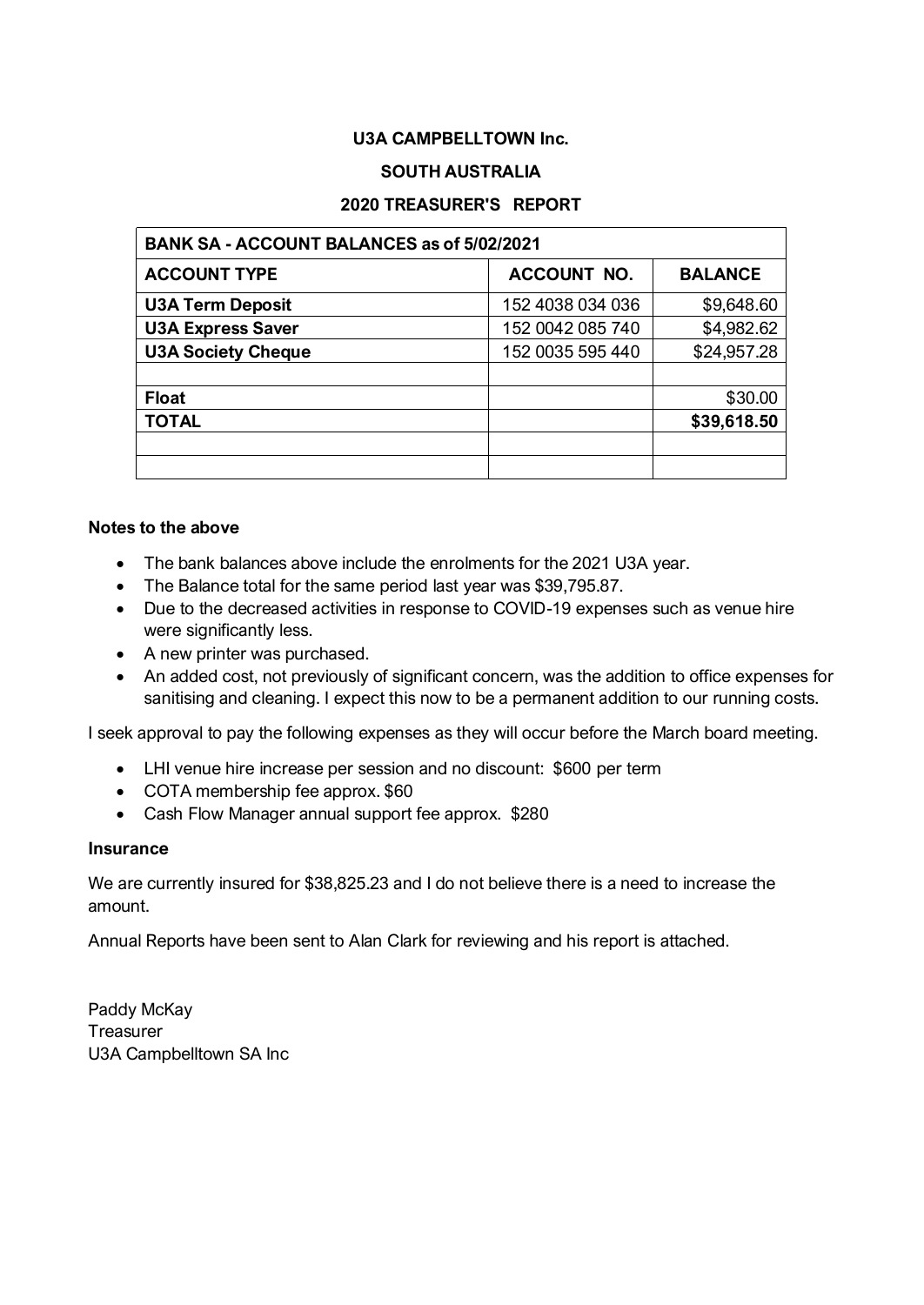#### **U3A CAMPBELLTOWN INC. SOUTH AUSTRALIA ABN 47 874 424 693**

# **PROFIT AND LOSS (Cash) Report Period: 01/01/2020 – 31/12/2020**

# **Account(s) in this report:** Society Cheque A/c

| <b>Income</b>                         | \$        | \$        |
|---------------------------------------|-----------|-----------|
| Grant (GST)                           | 389.58    |           |
| Grants                                | 306.00    |           |
| <b>Interest Received</b>              | 4.00      |           |
| Miscell/Donations                     | 105.00    |           |
| Outings 1                             | 5.00      |           |
| Outings 2                             | 12.00     |           |
| <b>Registration Affiliates</b>        | 70.00     |           |
| <b>Registration Members</b>           | 10,837.00 |           |
| <b>Total Income</b>                   |           | 11,728.58 |
| <b>Expenses</b>                       |           |           |
| <b>Accounting Costs</b>               | 240.00    |           |
| <b>Advertising &amp; Promotion</b>    | 1,197.27  |           |
| <b>Computing Costs</b>                | 117.27    |           |
| <b>COTA</b>                           | 54.55     |           |
| Equipment & Furniture                 | 872.82    |           |
| <b>Group/Activity Costs</b>           | 205.16    |           |
| Insurance                             | 1,267.29  |           |
| Postage & Post Box                    | 121.82    |           |
| <b>Printing &amp; Office Supplies</b> | 728.97    |           |
| <b>Refreshments</b>                   | 158.91    |           |
| Refreshments (no GST)                 | 63.15     |           |
| Refunds                               | 20.00     |           |
| Service Recognition                   | 190.91    |           |
| Telephone & Internet                  | 946.99    |           |
| <b>U3A Alliance</b>                   | 399.00    |           |
| Venue Hire (LHI)                      | 313.64    |           |
| Venue Hire (LHI)                      | 318.20    |           |
| <b>Total Expenses</b>                 |           | 7,215.95  |

**Net Profit (Loss) 4,512.63**

**\_\_\_\_\_\_\_\_\_\_\_\_**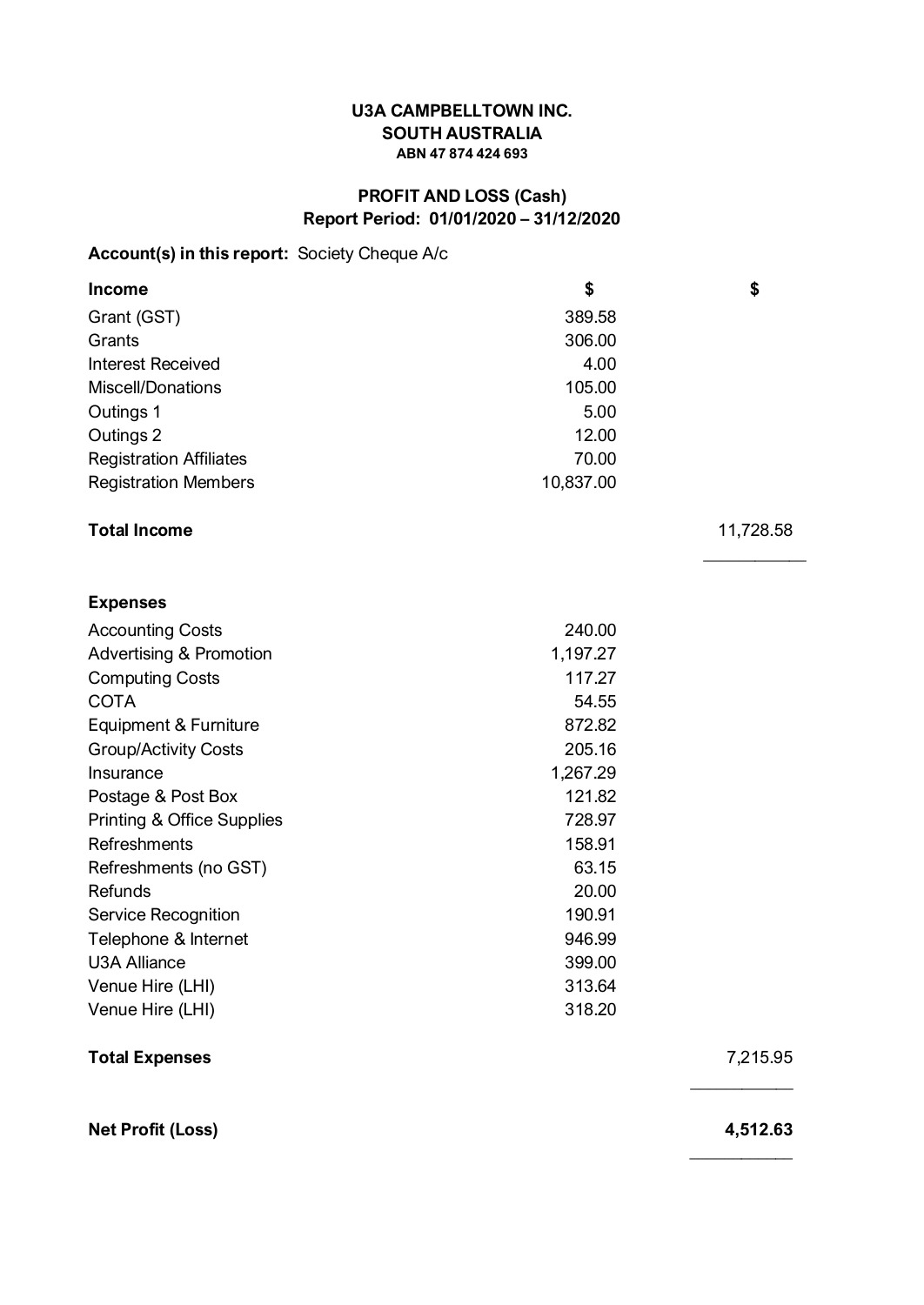Attention: Mrs Paddy McKay U3A CAMPBELLTOWN INC. P.O. BOX 359 Campbelltown, S.A. 5074 18th February 2021

# **AUDIT REPORT for twelve months ending December 31st 2020 U3A CAMPBELLTOWN Inc. ABN 47 874 424 693**

#### **Introduction**

I have recently been appointed the auditor of the above organisation.

I have not sighted the report for the twelve months ending 31<sup>st</sup> December 2019.

#### **Comments**

- 1. I highlight that Accounts are for the twelve months ending December  $31^{st}$  2020 but the fees collected are for the following year. Total fees received this financial year was \$10,837.00. This includes \$3,175.00 belong to the previous year. The fees received in January 2021(\$2,195.00) and February 2021 is not known. In reality, the fees received for the Year 2021 could be around \$9,857.00 (receipts total for 2021 will be about \$10,000.00.
- 2. The organisation does operate three Bank Accounts.
- 3. Does not reflect the fees that were paid late and received in the year 2021.

In my view the Accounts have been kept in an excellent manner and do reflect the true financial position of U3A Campbelltown Inc. (ABN 47 874 424).

#### **Conclusion Statement**

The following should be reviewed -:

- 1. I have prepared a summary of the Operating Account, reflecting the years 2019 and 2020. Suggest this may be used for my certification after the adjustments.
- 2. No budget was available for the 2020 year so no comparisons could be reviewed.
- 3. Whilst no Balance Sheet is provided the Accounts should reflect the total amount held by U3A. My calculations suggest it is around \$42,135.00 (with values for 2019 also reflected. This can be as a Note.
- 4. Suggest that the need for three Accounts be reviewed as two of the three Accounts only earn Interest which is not reflected in the Accounts provided. Interest Rate of 006% P.A. Earned (Estimate under \$3.00). It is very sad that one Account on an Interest rate basis approximately at a rate that is **Fourteen (14) Times greater.**
- 5. As all of the costs incurred have been recorded as expense The Asset Register should be reviewed to ensure all of the Assets are being utilised. In particular, Computor Software and computer Accessories. (e.g. Printers).